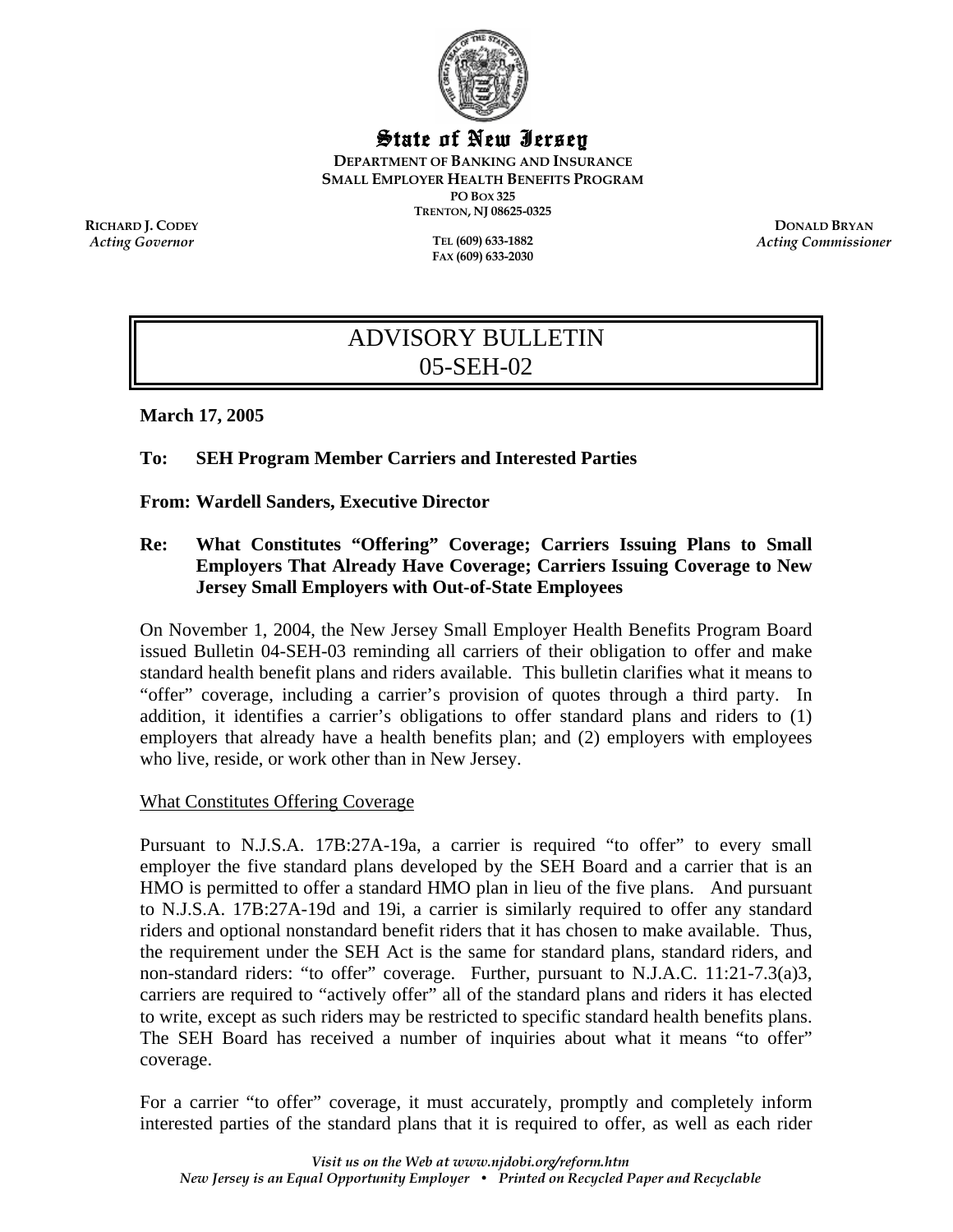option that the carrier has chosen to make available. Furthermore, a carrier must provide small employers with a reasonable means of obtaining a quote for coverage and of applying for and obtaining the coverage. To "offer" coverage within the meaning of the statute, the following minimum standards must be met:

- 1. A carrier must provide an interested party with a list and comprehensive description of the standard SEH plans, as well as any standard and non-standard optional benefit riders that it makes available, within one business day of the request. **The Board will require carriers to comply with this standard no later than May 2, 2005.**
- 2. Rate Filings to the New Jersey Department of Banking and Insurance must be provided in accordance with N.J.A.C. 11:21-9.1 et seq. and must include rates for the standard plans and for any available plan design and rider options.
- 3. A carrier that authorizes either licensed producers or other (licensed or unlicensed) third parties (such as online electronic quoting services) to describe plan options and produce rate quotes is responsible for making sure that producer or other party lists and provides rate quotes for all standard plans as well as optional plans and riders correctly. Except that, if only a partial list is made available, then that third party must prominently include a statement that other plans and riders are available from the carrier with instructions for obtaining quotes for the plans and riders not listed by the third party. Errors in rate quotes are addressed in a Department of Banking and Insurance regulation set forth at N.J.A.C. 11:21-9.6. Lastly, no such producer or third party shall restrict availability or price quotes based on the demographics of the group, including group size or location, except that an HMO carrier may refuse to issue coverage to an employer to cover an employee that does not live, work, or reside in the small employer carrier's service area.
- 4. As required by N.J.A.C. 11:21-7.9(a), a small employer carrier shall provide a price quote to a small employer, directly or through an authorized third party, within 10 working days of receiving a request for a quote.
- 5. A carrier must respond to an application and provide an effective date of coverage within the timeframes set forth in N.J.A.C. 11:21-7.8 for all plans and riders which it makes available.

The SEH Board does not equate offering coverage with marketing coverage. The Board recognizes that a carrier may choose to market one plan or rider and may choose not to market other plan options or riders that it makes available. N.J.A.C.11:21-17 sets forth fair marketing standards. Among other things, the regulation requires that all eligibility, coverage and exclusions described in the small employer carrier's marketing and/or promotional material shall be consistent with the Act and this chapter. The marketing materials, which would include proposal text, must clearly describe the nature of the coverage and any limitations. To the extent a carrier is making the standard plans available with a prescription drug rider or with other optional benefit riders, the materials must likewise disclose the nature of the impact of the optional rider or riders on the standard plans and may not use language to suggest that optional benefit rider benefits are standard benefits. This is not intended, however, to require that marketing materials list all limitations, exclusions and other terms and conditions, but a carrier's marketing materials should list what a reasonable broker or employer (depending upon the intended target) would consider a material feature, term or condition of a given optional rider or set of optional riders.